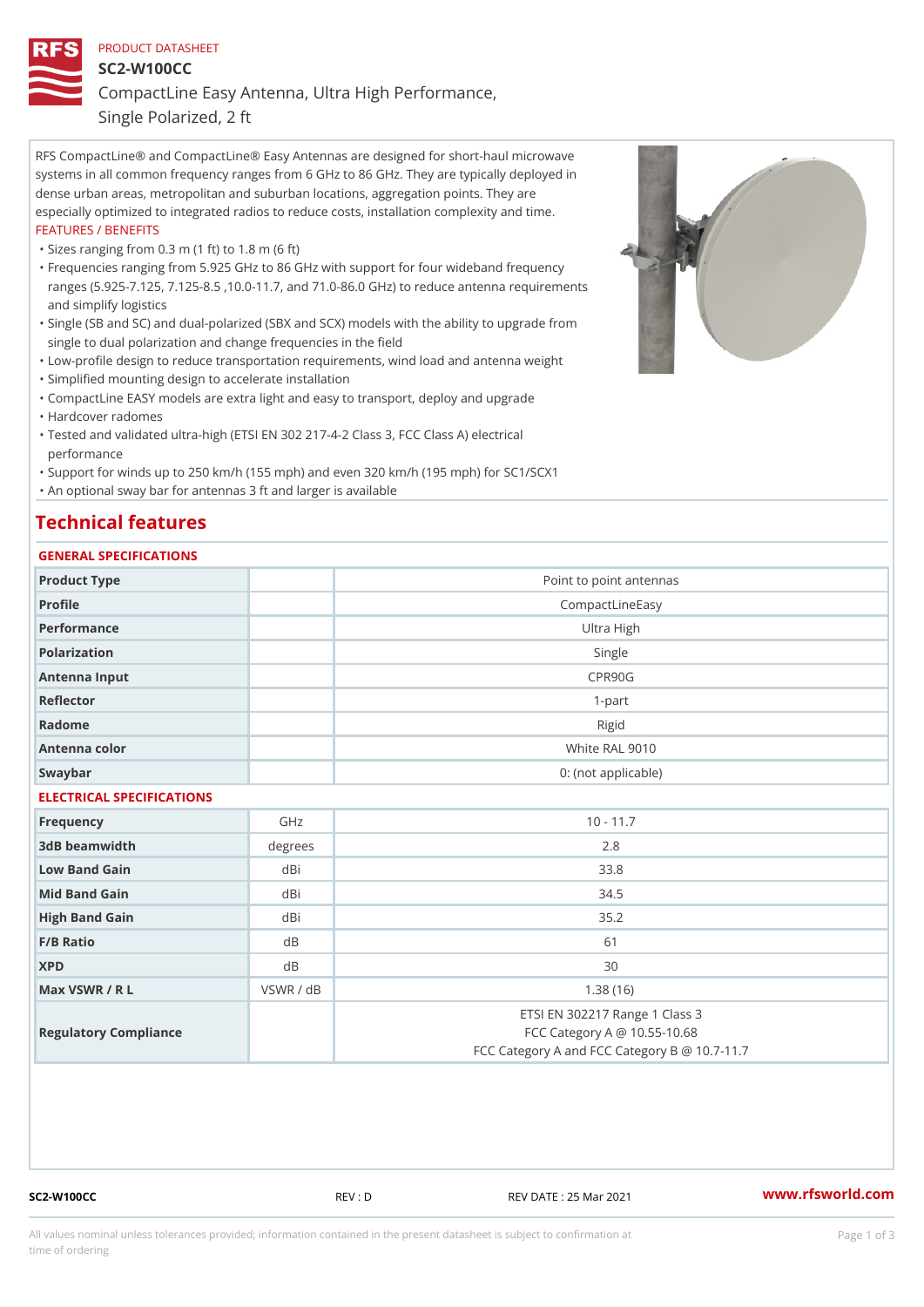# PRODUCT DATASHEET SC2-W100CC CompactLine Easy Antenna, Ultra High Performance, Single Polarized, 2 ft

| MECHANICAL SPECIFICATIONS                                                  |             |              |                     |  |  |  |  |
|----------------------------------------------------------------------------|-------------|--------------|---------------------|--|--|--|--|
| Diameter                                                                   |             | ft $(m)$     | 2(0.6)              |  |  |  |  |
| Elevation Adjustment                                                       |             | degrees      | ± 15                |  |  |  |  |
| Azimuth Adjustment                                                         |             | degree:      | ± 15                |  |  |  |  |
| Polarization Adjustment                                                    |             | degrees      | ± 5                 |  |  |  |  |
| Mounting Pipe Diameter<br>minimum                                          |             | $mm$ (in)    | 48 (1.9)            |  |  |  |  |
| Mounting Pipe Diameter<br>maximum                                          |             | $mm$ (in)    | 114(4.5)            |  |  |  |  |
| Approximate Weight                                                         |             | kg (lb)      | 7(15.4)             |  |  |  |  |
| Survival Windspeed                                                         |             | $km/h$ (mph) | 252 (155)           |  |  |  |  |
| Operational Windspeed                                                      |             | $km/h$ (mph) | 180 (112)           |  |  |  |  |
| FURTHER ACCESSORIES                                                        |             |              |                     |  |  |  |  |
| optional Swaybar                                                           |             |              | 0: (not applicable) |  |  |  |  |
| MOUNTOUTLINE                                                               |             |              |                     |  |  |  |  |
| $Dimen sion_A$                                                             | m m<br>(in) |              | 650 (25.6)          |  |  |  |  |
| Dimension_B                                                                | m m<br>(in) |              | 313(12.3)           |  |  |  |  |
| $Dimension_C$                                                              | m m<br>(in) |              | 173(6.8)            |  |  |  |  |
| $Dim_D - D -$<br>$51mm(2_in)Pip@in$                                        | m m         |              | 259 (10.2)          |  |  |  |  |
| Dim D-<br>$89$ m m $(3.5 \text{ m})$ P i(pine)                             | m m         |              | 279.5(11)           |  |  |  |  |
| $Dim_D - D -$<br>$114$ m m $(4.5$ _ i r $)$ $\mathbb{R}$ ii p $\mathbb{R}$ | m m         |              | 292 (11.5)          |  |  |  |  |
| Dimension E                                                                | m m<br>(in) |              | 36(1.4)             |  |  |  |  |

Outline\_2ft\_CompactLineEasy \_DeepRedesi

Dimension\_F

m m (in)

40 (1.6)

SC2-W100CC REV : D REV DATE : 25 Mar 2021 [www.](https://www.rfsworld.com)rfsworld.com